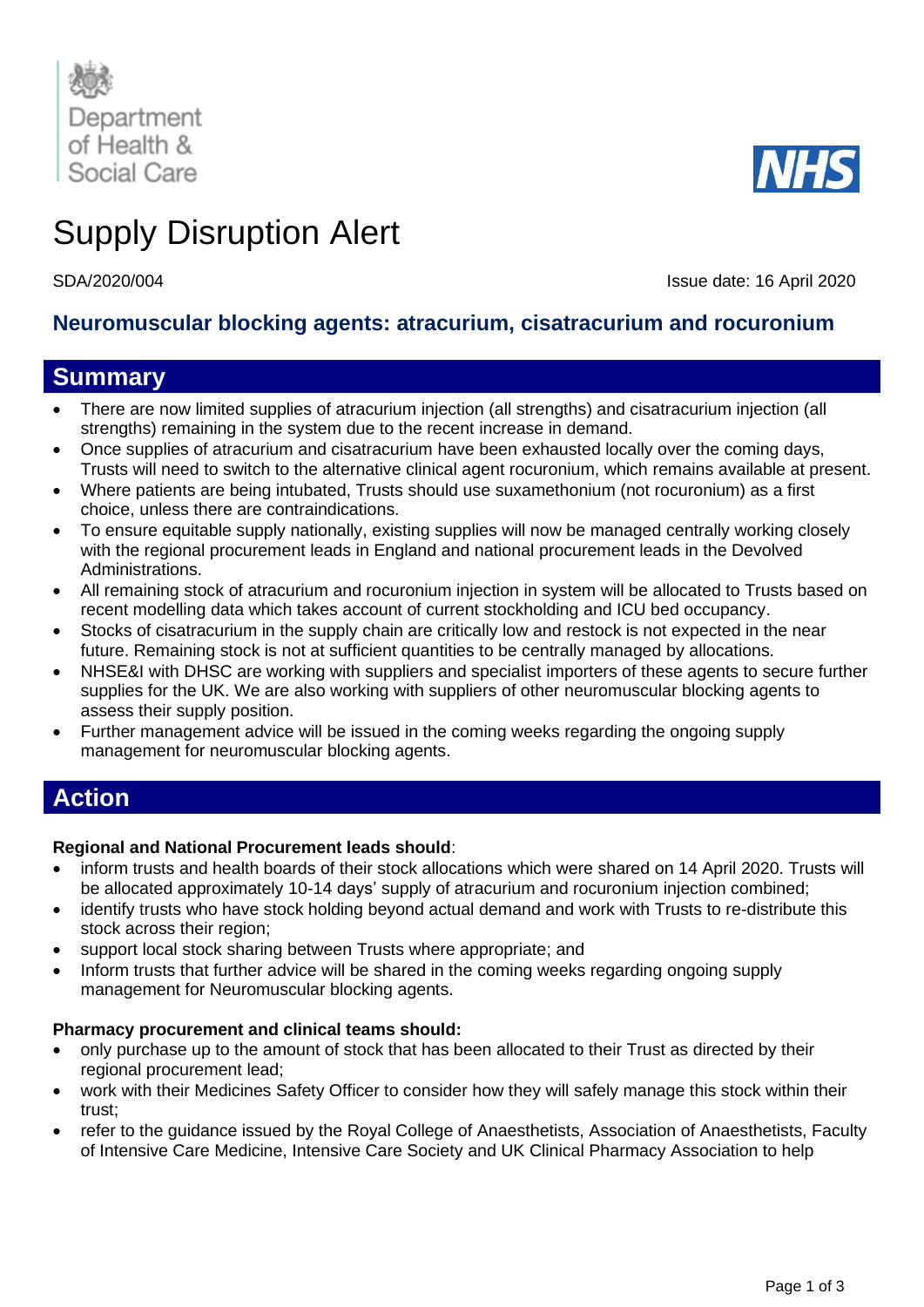#### SDA/2020/004

support the local switching between neuromuscular blocking agents: [https://icmanaesthesiacovid-](https://icmanaesthesiacovid-19.org/drug-demand-supply-guidance)[19.org/drug-demand-supply-guidance;](https://icmanaesthesiacovid-19.org/drug-demand-supply-guidance)

- consider local management options to decrease waste locally, for example by only drawing up what will be used. Further guidance about this can be found on the SPS website which needs a login to access: <https://www.sps.nhs.uk/articles/minimising-wastage-of-critical-medicines-during-covid-19/> ; and
- contact their regional procurement lead if their allocation will be insufficient to last for the next two weeks

#### **Deadlines for actions**

Actions underway: on receipt of this alert. Actions complete: as soon as possible.

# **Supporting Information**

• Due to the use of various formulations and presentations of ICU that may be used during the Covid-19 outbreak, a poster has been created to highlight to clinical staff the importance of reading the product label. The poster can be found by following the attached link [https://www.sps.nhs.uk/articles/drug-packaging-and-labelling-during-covid-19-poster-and-screensaver](https://www.sps.nhs.uk/articles/drug-packaging-and-labelling-during-covid-19-poster-and-screensaver-for-teams/)[for-teams/](https://www.sps.nhs.uk/articles/drug-packaging-and-labelling-during-covid-19-poster-and-screensaver-for-teams/)

## **Distribution**

### **Trusts (NHS boards in Scotland and Wales)**

CAS and SABS (NI) liaison officers for onward distribution to all relevant staff including:

- A&E consultants
- A&E departments
- A&E directors
- A&E nurses
- Adult intensive care units
- Anaesthesia, directors of
- Anaesthetic medical staff
- Anaesthetic nursing staff
- Anaesthetists
- Cardiologists
- Cardiology departments
- Cardiology nurses
- Cardiology, directors of
- Cardiothoracic departments
- Cardiothoracic surgeons
- Cardiothoracic surgery directors
- Chief pharmacists
- Clinical governance leads
- Clinical Procurement Specialists
- District nurses
- Hospital at home units
- Hospital pharmacies
- Hospital pharmacists
- Immunologists
- Intensive care medical staff/paediatrics
- Intensive care nursing staff (adult)
- Intensive care nursing staff (paediatric)
- Intensive care units
- Intensive care, directors of
- IV nurse specialists
- Intensive care, directors of
- Obstetricians
- Obstetrics and gynaecology departments
- Obstetrics and gynaecology directors
- Obstetrics departments
- Obstetrics nurses
- Paediatric intensive care units
- Paediatric medicine, directors of
- Palliative care teams
- Pharmaceutical advisors
- Pharmacists
- Purchasing managers
- Theatre managers
- Theatre nurses